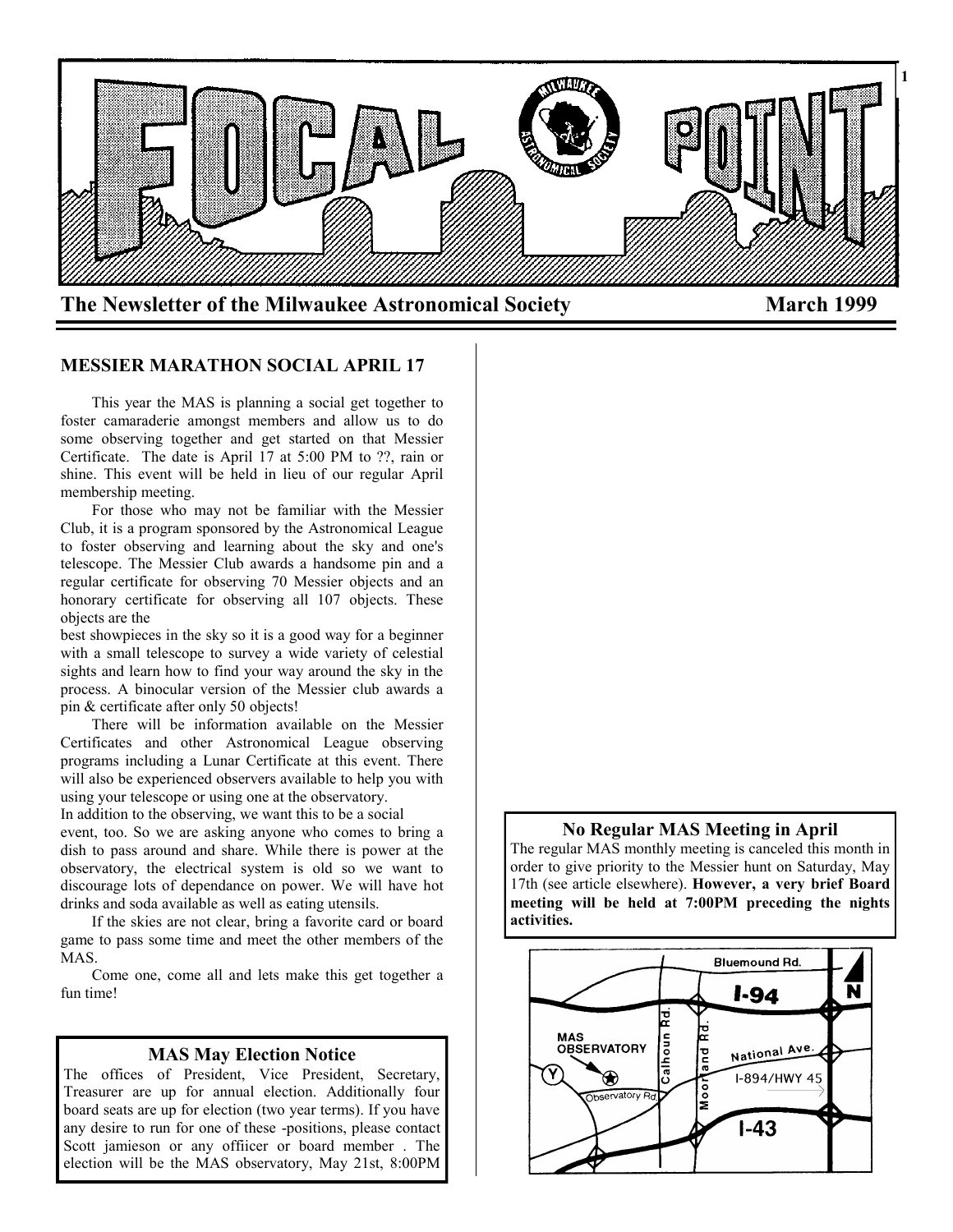#### **1999 Open House Schedule**

Here's the Open House schedule that I didn't bring to the meeting:

| April 23 | <b>Constellation Myths</b>   |
|----------|------------------------------|
| April 30 | Moon Illusions               |
| May 7    | <b>Spring Galaxies</b>       |
| May 14   | Mars Looms Large             |
|          |                              |
| Aug 13   | Perseid Meteor Shower        |
| Aug 27   | See the Center of the Galaxy |
| *Sept 24 | What's a Globular Cluster?   |
| Oct 1    | How to Buy A Telescope       |

I plan on bringing open house announcements to the March meeting, so people should come to pick up announcements to pass out. We will have open houses despite the new building construction. If the weather is bad, we will have no program and we'll have to wing it!

*Lee Keith leekeith1@juno.com Voice: (414) 425-2331*

#### **Some Astronomy Websites**

Some of our membrers have been asking me for a list of web sites for active observers. Here are a few of the ones I use often.

http://www.aavso.org - AAVSO, Latest information on variable stars. Contains alert notices and news flashes on novae, dwarf novae, and special requests.

http://www.sky.net/~robinson/iotandx.htm - IOTA Index, Information on lunar and asteriod occultations. This is a good place to check for last minute shift information on occultations.

http://www.lpl.arizona.edu/alpo - ALPO, Site for lunar and planetary observers. Keep up to date on what we can observe within our solar system.

http://www.madisonastro.org - Madison Astronomical Society, contains information on local observing projects. Often these are joint projects with the MAS. Contains links to the above sites.

*Gerry Samolyk, Observatory Director*

#### **Fall Campout On Oct. 8 & 9 at Greenbush**

Once again, MAS Board has approved a Fall Campout at the Greenbush site in the north Kettle Moraine. The club will again rent two group sites and indivual members will only need a State park sticker to access the grounds. Mark your calendars. More details will follw as the event time aproaches.

#### **MAS picnic scheduled for Sat. July 17th**

A budget of \$400 was approved to feed the ravaneous appettites at our annual picnic on the above date. last year saw an excellent picnic turnout so again mark your calendars.

## **Messier Club certificate awarded 2**

This is to announce that member Bruce Brinkerhoff has earned an honorary Messier Club Certificate and exclusive pin for observing all 107 Messier objects! He accomplished this great feat in just 1 year with his 9 1/4" Celestron SCT. He said that he has digital setting circles but doesn't use them much at all and not at all for the Messier objects. (They are not allowed) Congratulations to Bruce for all his efforts!

#### *Lee Keith, Messier Club Representative*

# **Messier Hunt planned at MAS, April 17**

Many clubs will run a Messier Marathon in the March/ April time frame where the object is to find as many of the 107deep space Messier objects as possible in one night. The person with the most logged and verified objects at the end of a long evening wins the trophy!

But thats not what we're planning. We're calling it a hunt because we want you, the newcomer and old timer to observing, to come out and discover the the technique by pointing a scope to a locale in a given constellation where the object should be located , then walking the scope around in a defined manner until the object in question pops into view. Its not uncommon for new observers to spend a half hour or more finding one object in question. It is hoped that we will have enough more experienced amateurs on hand to assist others in their quest for these elusive objects. Once you get the hang of it, there is nothing to keep you from swinging the scope off the object, refind it by yourself and log it towards your Messier certificate!

Bring your own scope or use one of the club's 10 portascopes to pursue this route to local fame. The ambient light pollution at the MAS site reduces the the number of stars visible to the naked eye, so if you succeed in finding objects here you'll undoubtably turn into an ace when you get to a dark night site on your own.

There is also some talk of a Chili dump to sustain the energy levels of the participants but that's not cast in concrete. If not, the club will provide some snacks to sustain us thru a long evening. Watch the April issue of Focal Point for more details.

This is intended to be a fun night and no one is going to laugh at you as you wander around the night sky in search of elusive objects. Its intended to be a learning experience for all. This night is also intended for MAS members to get their feet wet and experience the excitement of the discovery!

If you want a head start, contact Lee Keith for your Messier observing kit at 425-2331.

**By the way, This Saturday Nite hunt will replace the April club meeting which would have been held on April 16th.**

#### **April Evening Skies**

The Abrams Planetarium chart reprinted on Page 3 might not be too far off from what is easily visible (naked eye) from our somewhat light polluted sight on hunt night. More detailed charts are in Astronomy and Sky and Telescope.Also charts showing locus of Messier objects in various constellations should be available on hunt nite.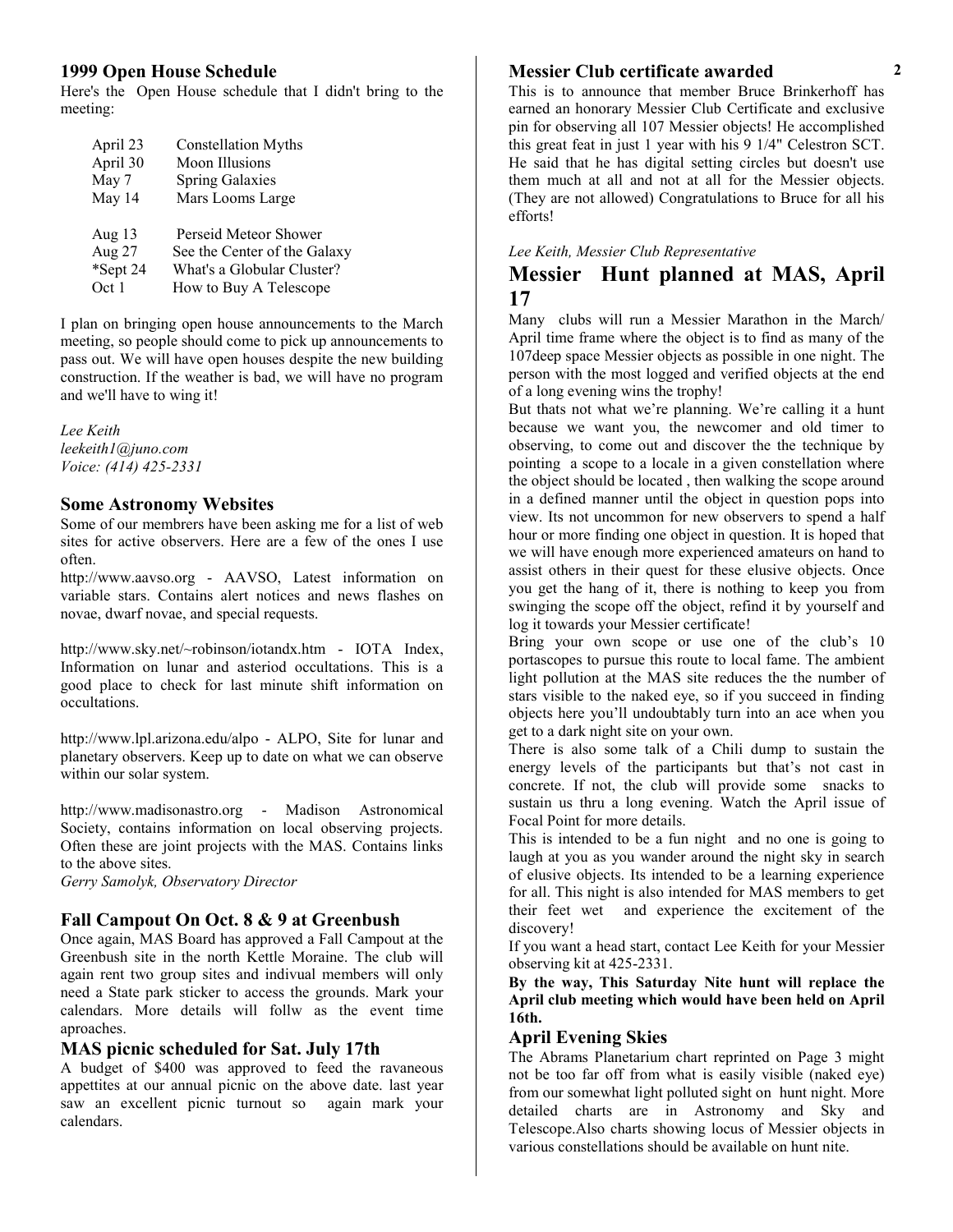**<sup>3</sup>** Reprinted by Permission